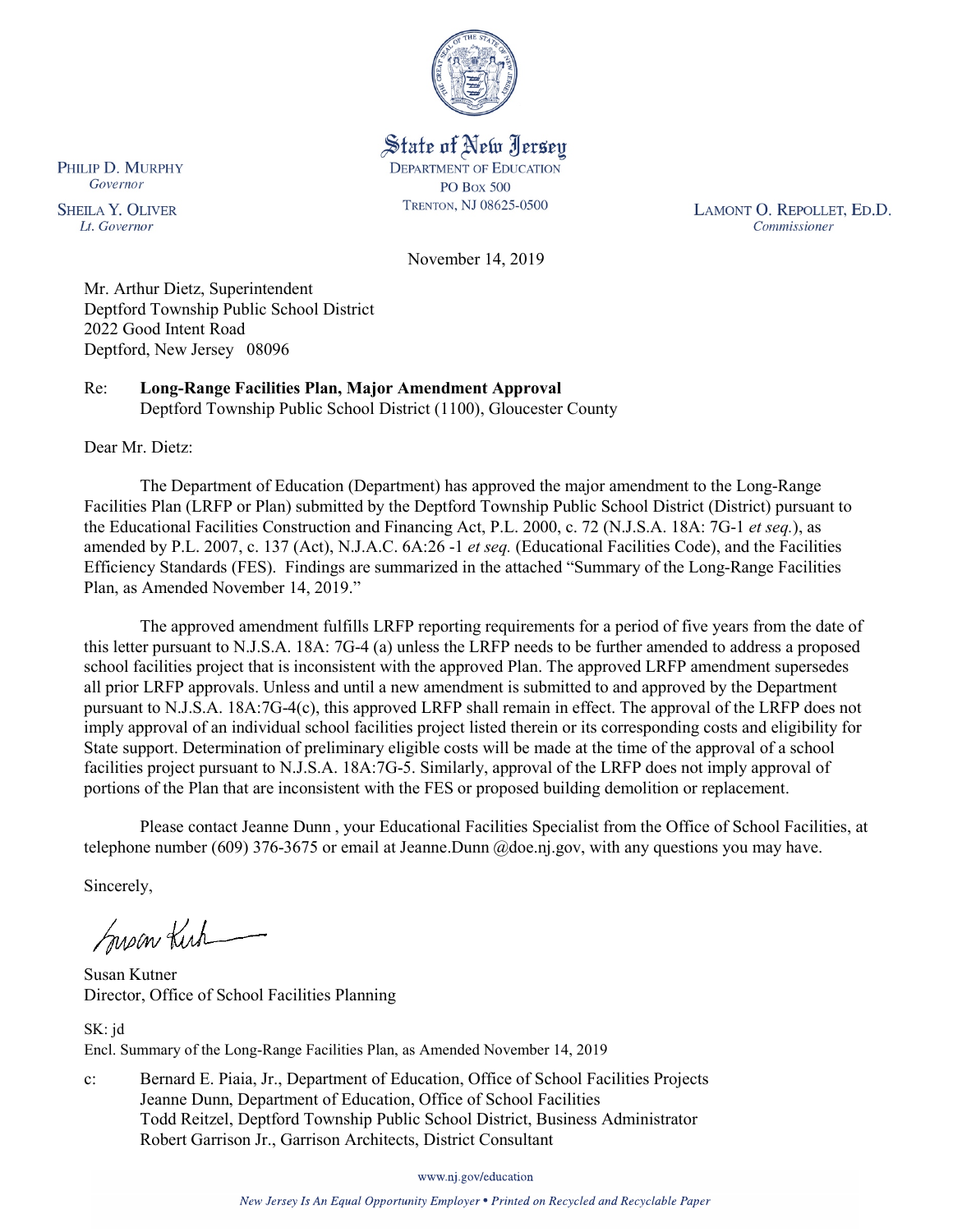# **Deptford Township Public School District (1100) Summary of the Long-Range Facilities Plan, as Amended November 14, 2019**

The Department of Education (Department) has completed its review of the major amendment to the Long-Range Facilities Plan (LRFP or Plan) submitted by the Deptford Township Public School District (District) pursuant to the Educational Facilities Construction and Financing Act, P.L. 2000, c. 72 (N.J.S.A. 18A: 7G-1 *et seq.*), as amended by P.L. 2007, c. 137 (Act), N.J.A.C. 6A:26-1 et seq. (Educational Facilities Code), and the Facilities Efficiency Standards (FES).

The following provides a summary of the District's approved amended LRFP. The summary is based on the standards set forth in the Act, the Educational Facilities Code, the FES, District-reported information in the Department's LRFP reporting system, and supporting documentation. The referenced reports in *italic* text are standard reports available on the Department's LRFP website.

#### **1. Inventory Overview**

The District is classified as a Regular Operating District (ROD) for funding purposes. It provides services for students in grades PK-12.

The District identified existing and proposed schools, sites, buildings, rooms, and site amenities in its LRFP. Table 1 lists the number of existing and proposed district schools, sites, and buildings. Detailed information can be found in the *School Asset Inventory Report* and the *Site Asset Inventory Report.*

**As directed by the Department, school facilities projects that have received initial approval by the Department and have been approved by the voters, if applicable, are represented as "existing" in the LRFP.** Approved projects that include new construction and/or the reconfiguration/reassignment of existing program space are as follows: n/a.

|  |  | Table 1: Number of Schools, School Buildings, and Sites |  |
|--|--|---------------------------------------------------------|--|
|--|--|---------------------------------------------------------|--|

|                                              | <b>Existing</b> | <b>Proposed</b> |
|----------------------------------------------|-----------------|-----------------|
| Number of Schools (assigned DOE school code) |                 |                 |
| Number of School Buildings <sup>1</sup>      |                 |                 |
| Number of Non-School Buildings <sup>2</sup>  |                 |                 |
| Number of Vacant Buildings                   |                 |                 |
| Number of Sites                              |                 |                 |

*1 Includes district-owned buildings and long-term leases serving students in district-operated programs 2 Includes occupied district-owned buildings not associated with a school, such as administrative or utility buildings*

Based on the existing facilities inventory submitted by the District:

- Schools using leased buildings (short or long-term):  $n/a$ .
- Schools using temporary classroom units (TCUs), excluding TCUs supporting construction: Storage Trailers at High School.
- Vacant/unassigned school buildings:  $n/a$ .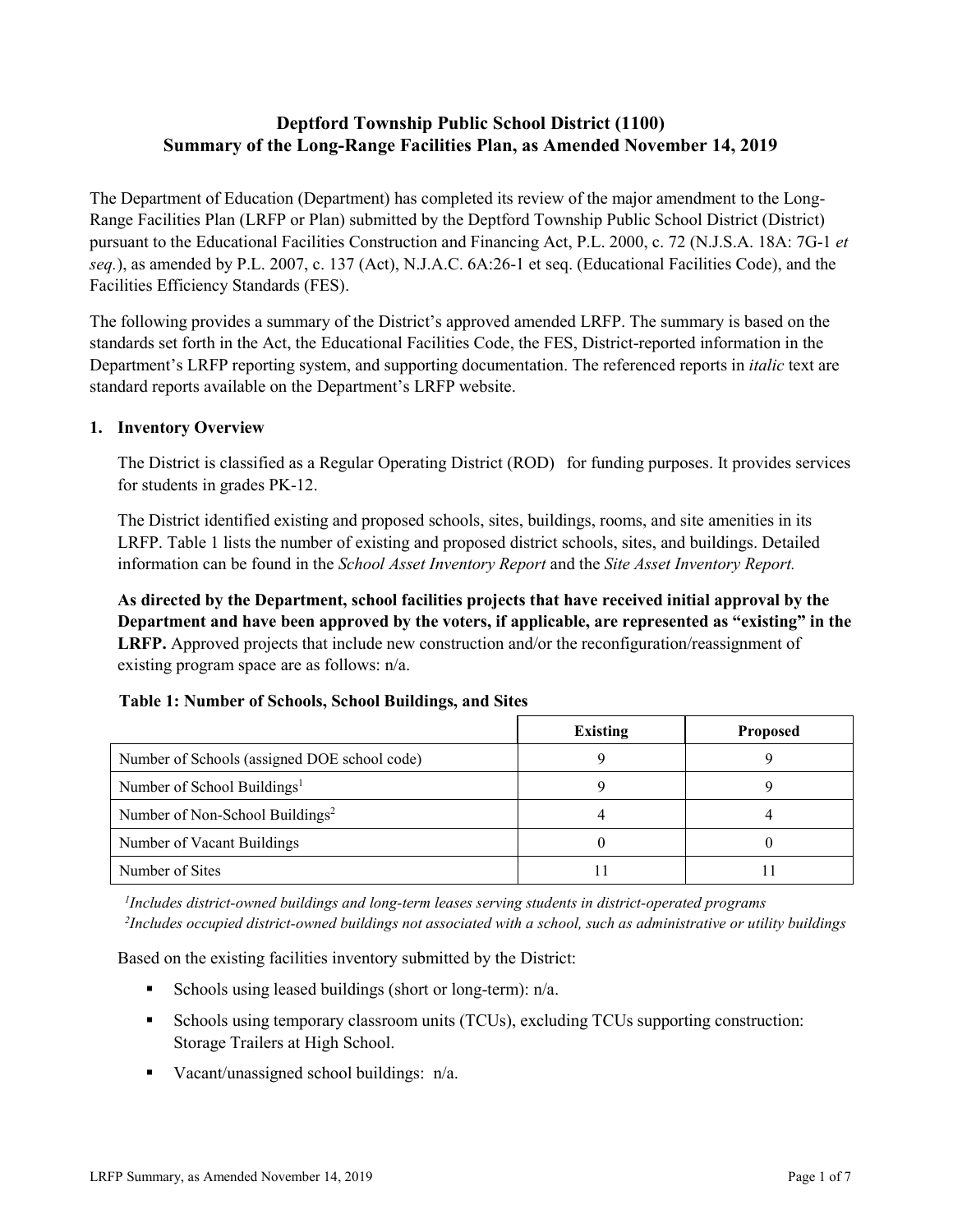**FINDINGS** The Department has determined that the proposed inventory is adequate for approval of the District's LRFP amendment. However, the LRFP determination does not imply approval of an individual school facilities project listed within the LRFP; the District must submit individual project applications for project approval.

## **2. District Enrollments**

The District determined the number of students, or "proposed enrollments," to be accommodated for LRFP planning purposes on a district-wide basis and in each school.

The Department minimally requires the submission of a standard cohort-survival projection using historic enrollment data from the Application for School State Aid (ASSA) or NJ Smart. The cohort-survival method projection method forecasts future students based upon the survival of the existing student population as it moves from grade to grade. A survival ratio of less than 1.00 indicates a loss of students, while a survival ratio of more than 1.00 indicates the class size is increasing. For example, if a survival ratio tracking first to second grade is computed to be 1.05, the grade size is increasing by 5% from one year to the next. The cohort-survival projection methodology works well for communities with stable demographic conditions. Atypical events impacting housing or enrollments, such as an economic downturn that halts new housing construction or the opening of a charter or private school, typically makes a cohort-survival projection less reliable.

#### **Proposed enrollments are based on a standard cohort-survival enrollment projection.**

Adequate supporting documentation was submitted to the Department to justify the proposed enrollments. Table 2 provides a comparison of existing and projected enrollments. All totals include special education students.

| <b>Grades</b>                | <b>Existing Enrollments</b><br>2018-2019 | <b>District Proposed Enrollments</b><br>2021-2022 |
|------------------------------|------------------------------------------|---------------------------------------------------|
| PK (excl. private providers) | 105                                      | 351                                               |
| Grades K-5                   | 1,864                                    | 1,811                                             |
| Grades 6-8                   | 1,007                                    | 884                                               |
| Grades 9-12                  | 1,089                                    | 1,092                                             |
| <b>Totals K-12</b>           | 4,065                                    | 4,138                                             |

## **Table 2: Enrollments**

**FINDINGS** The Department has determined the District's proposed enrollments to be acceptable for approval of the District's LRFP amendment. The Department will require a current enrollment projection at the time an application for a school facilities project is submitted incorporating the District's most recent enrollments in order to verify that the LRFP's planned capacity is appropriate for the updated enrollments.

## **3. District Practices Capacity**

Based on information provided in the room inventories, *District Practices Capacity* was calculated for each school building to determine whether adequate capacity is proposed for the projected enrollments based on district scheduling and class size practices. The capacity totals assume instructional buildings can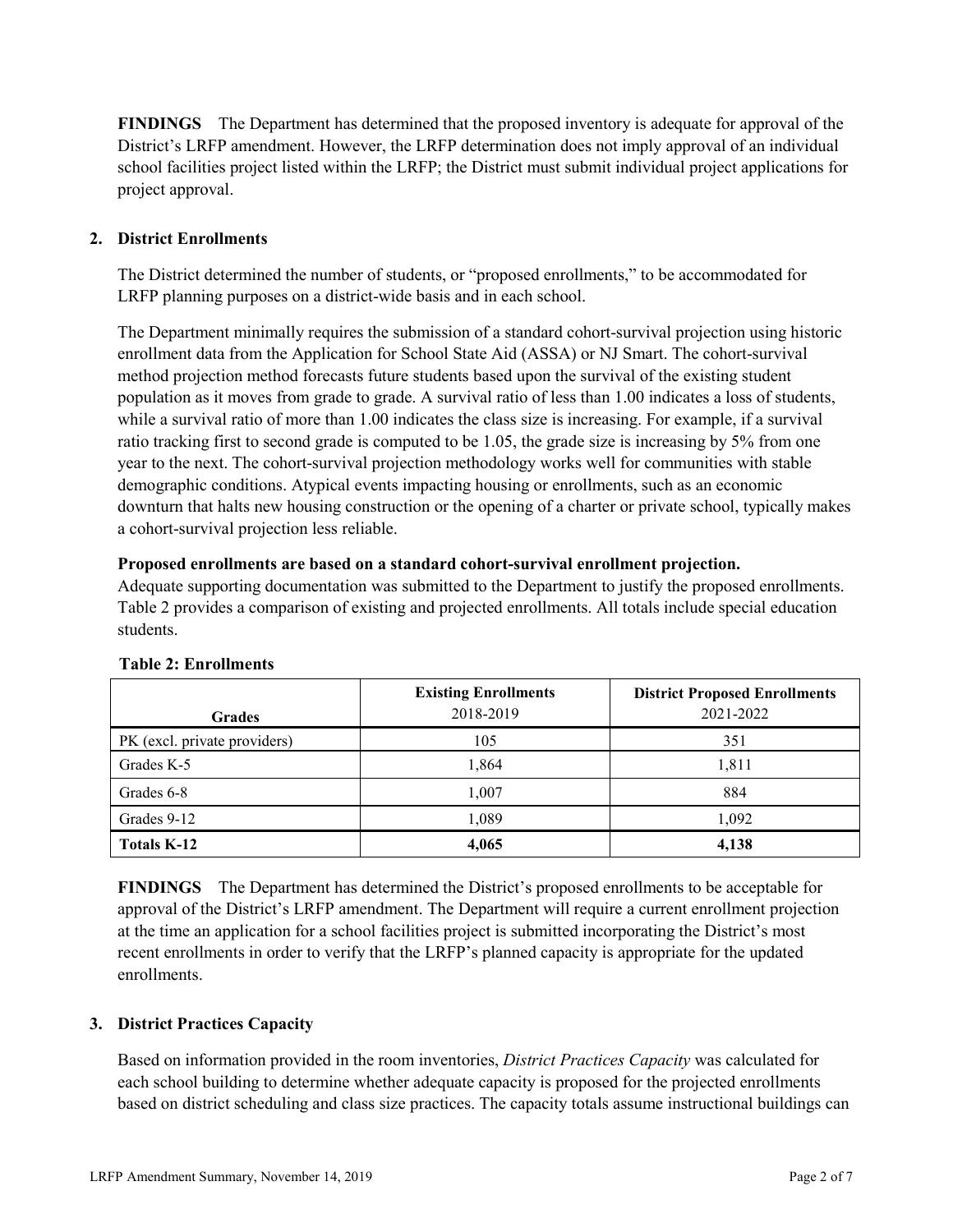be fully utilized regardless of school sending areas, transportation, and other operational issues. The calculations only consider district-owned buildings and long-term leases; short term leases and temporary buildings are excluded. A capacity utilization factor of 90% for classrooms serving grades K-8 and 85% for classrooms serving grades 9-12 is applied in accordance with the FES. No capacity utilization factor is applied to preschool classrooms.

In certain cases, districts may achieve adequate District Practices Capacity to accommodate enrollments but provide inadequate square feet per student in accordance with the FES, resulting in educational adequacy issues and "Unhoused Students." Unhoused students are considered in the "Functional Capacity" calculations used to determine potential State support for school facilities projects and are analyzed in Section 4.

Table 3 provides a summary of proposed enrollments and existing and proposed District-wide capacities. Detailed information can be found in the LRFP website reports titled *FES and District Practices Capacity Report, Existing Rooms Inventory Report, and Proposed Rooms Inventory Report.*

| <b>Grades</b>          | <b>Proposed</b><br><b>Enrollments</b> | <b>Existing</b><br><b>District</b><br><b>Practices</b><br>Capacity | <b>Existing</b><br>Deviation* | <b>Proposed</b><br><b>District</b><br><b>Practices</b><br>Capacity | Proposed<br>Deviation* |
|------------------------|---------------------------------------|--------------------------------------------------------------------|-------------------------------|--------------------------------------------------------------------|------------------------|
| Elementary (PK-5)      | 2,162                                 | 1,994.00                                                           | $-168.00$                     | 2,184.00                                                           | 22.00                  |
| Middle $(6-8)$         | 884                                   | 902.00                                                             | 18.00                         | 928.00                                                             | 44.00                  |
| High $(9-12)$          | 1,092                                 | 1,051.00                                                           | $-41.00$                      | 1,061.00                                                           | $-31.00$               |
| <b>District Totals</b> | 4,138                                 | 3,947.00                                                           | $-191.00$                     | 4,173.00                                                           | 35                     |

**Table 3: District Practices Capacity Analysis**

*\* Positive numbers signify surplus capacity; negative numbers signify inadequate capacity. Negative values for District Practices capacity are acceptable for approval if proposed enrollments do not exceed 100% capacity utilization.*

Considerations:

- **Based on the proposed enrollments and existing room inventories, the District is projected to have** inadequate capacity for the following grade groups, assuming all school buildings can be fully utilized: PK-5, 9-12.
- Adequate justification has been provided by the District if the proposed capacity for a school significantly deviates from the proposed enrollments. Generally, surplus capacity is acceptable for LRFP approval if additional capacity is not proposed through new construction.

**FINDINGS**The Department has determined that proposed District capacity, in accordance with the proposed enrollments, is adequate for approval of the District's LRFP amendment. The Department will require a current enrollment projection at the time an application for a school facilities project is submitted, incorporating the District's most recent Fall Enrollment Report, in order to verify that the LRFP's planned capacity meets the District's updated enrollments.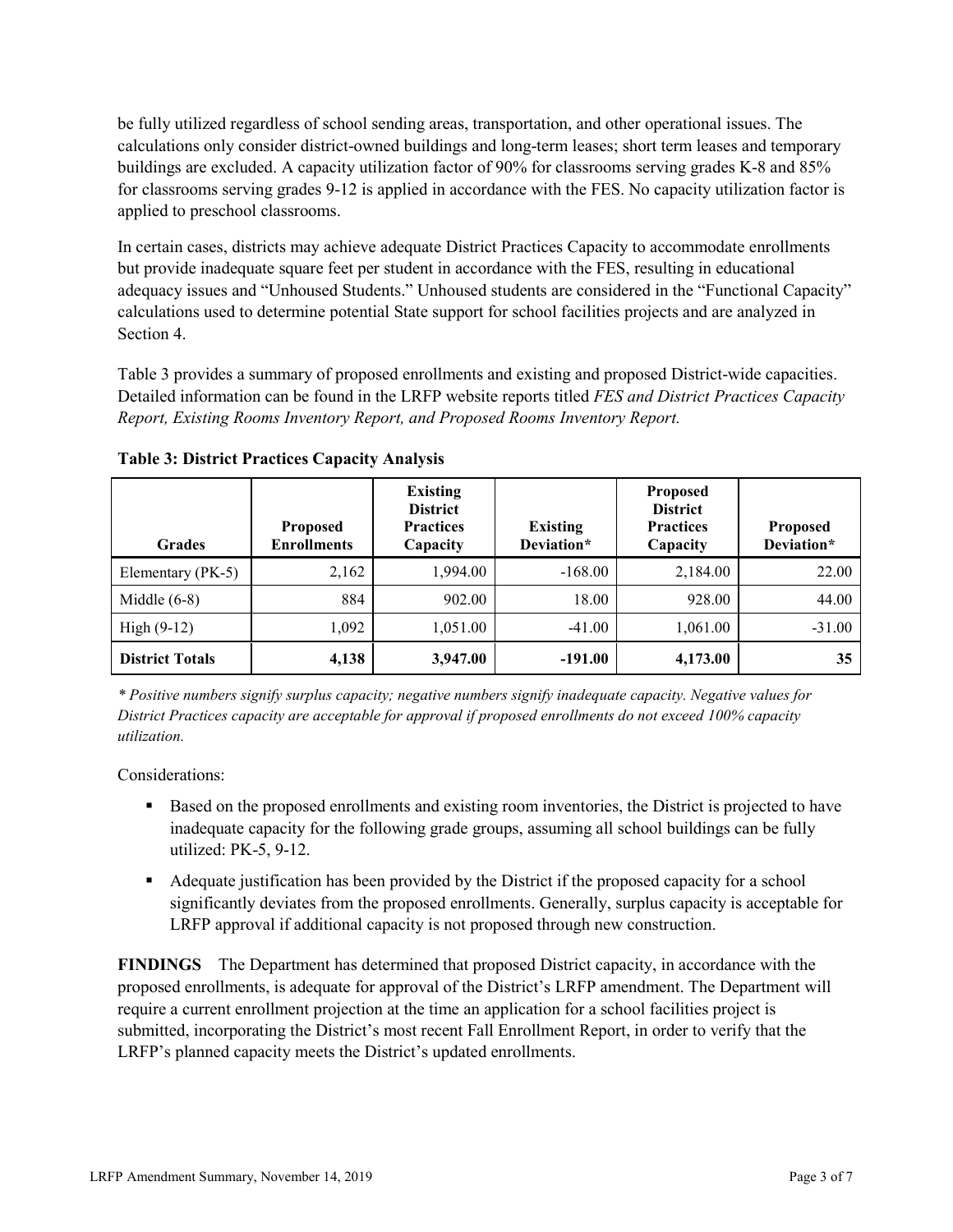#### **4. New Construction Funding Eligibility**

*Functional Capacity* was calculated and compared to the proposed enrollments to provide a preliminary estimate of Unhoused Students and new construction funding eligibility.

*Functional Capacity* is the adjusted gross square footage of a school building *(total gross square feet minus excluded space)* divided by the minimum area allowance per full-time equivalent student for the grade level contained therein. *Unhoused Students* is the number of students projected to be enrolled in the District that exceeds the Functional Capacity of the District's schools pursuant to N.J.A.C. 6A:26-2.2(c). *Excluded Square Feet* includes (1) square footage exceeding the FES for any pre-kindergarten, kindergarten, general education, or self-contained special education classroom; (2) grossing factor square footage *(corridors, stairs, mechanical rooms, etc.)* that exceeds the FES allowance, and (3) square feet proposed to be demolished or discontinued from use. Excluded square feet may be revised during the review process for individual school facilities projects.

Table 4 provides a preliminary assessment of the Functional Capacity, Unhoused Students, and Estimated Maximum Approved Area for Unhoused Students for each FES grade group. The calculations exclude temporary facilities and short-term leased buildings. School buildings proposed for whole or partial demolition or reassignment to a non-school use are excluded from the calculations pending project application review. If a building is proposed to be reassigned to a different school, the square footage is applied to the proposed grades after reassignment. Buildings that are not assigned to a school are excluded from the calculations. In addition, only preschool students eligible for state funding (former ECPA students) are included. Detailed information concerning the calculations can be found in the *Functional Capacity and Unhoused Students Report* and the *Excluded Square Footage Report.*

|                                                | $PK/K-5$ | $6 - 8$   | $9 - 12$ | <b>Total</b> |
|------------------------------------------------|----------|-----------|----------|--------------|
| PK Eligible Students/K-12 Proposed Enrollments | 2,162    | 884       | 1,092    |              |
| FES Area Allowance (SF/student)                | 125.00   | 134.00    | 151.00   |              |
| <b>Prior to Completion of Proposed Work:</b>   |          |           |          |              |
| <b>Existing Gross Square Feet</b>              | 284,580  | 97,042    | 220,635  | 602,258      |
| Adjusted Gross Square Feet                     | 268,056  | 90,950    | 191,110  | 550,116      |
| <b>Adjusted Functional Capacity</b>            | 2,143.00 | 678.00    | 1,267.00 |              |
| <b>Unhoused Students</b>                       | 19.00    | 206.00    | 0.00     |              |
| Est. Max. Area for Unhoused Students           | 2,375.00 | 27,810.00 | 0.00     |              |
| <b>After Completion of Proposed Work:</b>      |          |           |          |              |
| Gross Square Feet                              | 284,580  | 141,022   | 220,635  | 646,238      |
| New Gross Square Feet                          | $\theta$ | 43,980    | $\theta$ | 43,980       |
| Adjusted Gross Square Feet                     | 268,056  | 134,930   | 191,110  | 594,096      |
| Functional Capacity                            | 2,143.00 | 1,007.00  | 1,267.00 |              |
| Unhoused Students after Construction           | 19.00    | 0.00      | 0.00     |              |
| Est. Max. Area Remaining                       | 2,375.00 | 0.00      | 0.00     |              |

**Table 4: Estimated Maximum Approved Area for Unhoused Students**

Facilities used for non-instructional or non-educational purposes are ineligible for State support under the Act. However, projects for such facilities shall be reviewed by the Department to determine whether they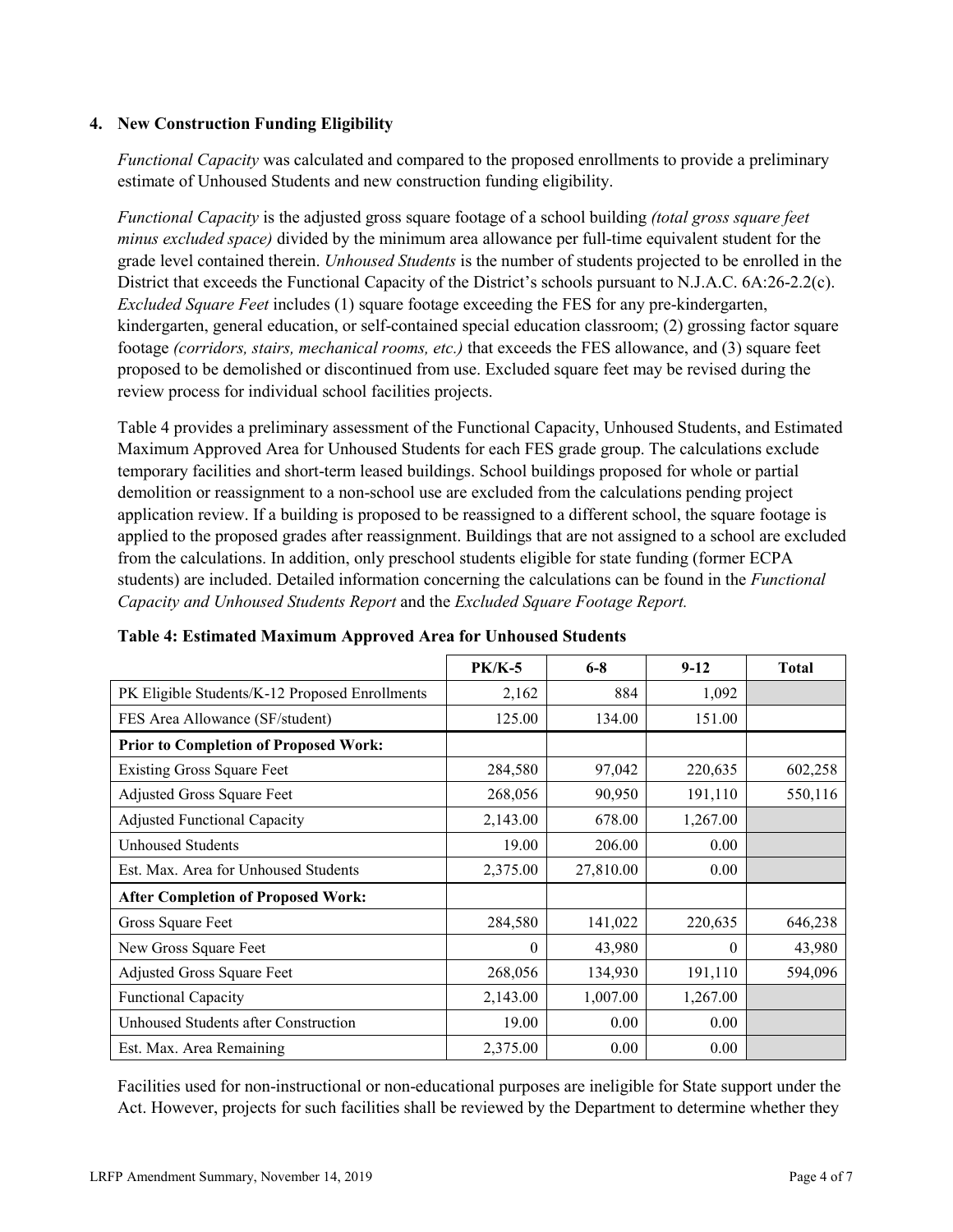are consistent with the District's LRFP and whether the facility, if it is to house students (full or part time) conforms to educational adequacy requirements. These projects shall conform to all applicable statutes and regulations.

Estimated costs represented in the LRFP by the District are for capital planning purposes only. The estimates are not intended to represent preliminary eligible costs or final eligible costs of approved school facilities projects.

Considerations:

- The District does not have approved projects pending completion, as noted in Section 1, that impact the Functional Capacity calculations.
- The Functional Capacity calculations *exclude* square feet proposed for demolition or discontinuation for the following FES grade groups and school buildings pending a feasibility study and project review: n/a .
- Based on the preliminary assessment, the District has Unhoused Students prior to the completion of proposed work for the following FES grade groups: PK-5, 6-8.
- New construction is proposed for the following FES grade groups: 6-8.
- **Proposed new construction exceeds the estimated maximum area allowance for Unhoused** Students prior to the completion of the proposed work for the following grade groups: 6-8.
- The District, based on the preliminary LRFP assessment, will have Unhoused Students after completion of the proposed LRFP work. If the District is projected to have Unhoused Students, adequate justification has been provided to confirm educational adequacy in accordance with Section 6 of this determination.

**FINDINGS** Functional Capacity and Unhoused Students calculated in the LRFP are preliminary estimates. Preliminary Eligible Costs (PEC) and Final Eligible Costs (FEC) will be included in the review process for specific school facilities projects. A feasibility study undertaken by the District is required if building demolition or replacement is proposed per N.J.A.C. 6A:26-2.3(b)(10).

## **5. Proposed Work**

The District assessed program space, capacity, and physical plant deficiencies to determine corrective actions. Capital maintenance, or *"system actions,"* address physical plant deficiencies due to operational, building code, and /or life cycle issues. Inventory changes, or *"inventory actions,*" add, alter, or eliminate sites, site amenities, buildings, and/or rooms.

The Act (N.J.S.A. 18A:7G-7b) provides that all school facilities shall be deemed suitable for rehabilitation unless a pre-construction evaluation undertaken by the District demonstrates to the satisfaction of the Commissioner that the structure might pose a risk to the safety of the occupants even after rehabilitation or that rehabilitation is not cost-effective. Pursuant to N.J.A.C. 6A:26-2.3(b)(10), the Commissioner may identify school facilities for which new construction is proposed in lieu of rehabilitation for which it appears from the information presented that new construction is justified, provided, however, that for such school facilities so identified, the District must submit a feasibility study as part of the application for the specific school facilities project. The cost of each proposed building replacement is compared to the cost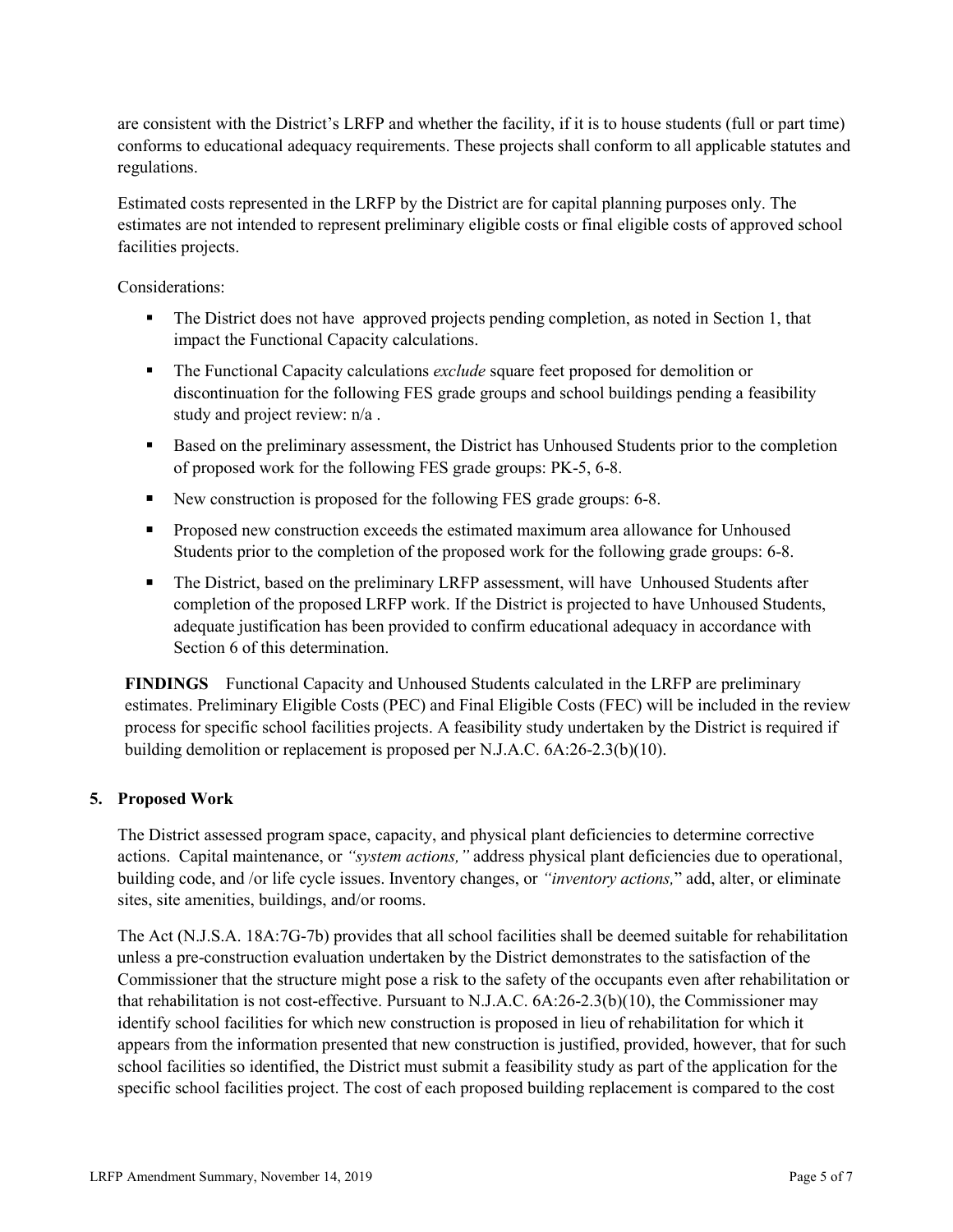of additions or rehabilitation required to eliminate health and safety deficiencies and to achieve the District's programmatic model.

Table 5 lists the scope of work proposed for each school based on the building(s) serving their student population. Detailed information can be found in the LRFP website reports titled *"School Asset Inventory," "LRFP Systems Actions Summary," and "LRFP Inventory Actions Summary."* 

With the completion of the proposed work, the following schools are proposed to be eliminated: n/a; the following schools are proposed to be added: n/a .

| <b>Proposed Scope of Work</b>                                                                  | <b>Applicable Schools</b>                                    |  |  |
|------------------------------------------------------------------------------------------------|--------------------------------------------------------------|--|--|
| Renovation only (no new construction)                                                          |                                                              |  |  |
| System actions only (no inventory actions)                                                     | Central ES, Pine Acres ES, Shady Lane<br>School, Deptford HS |  |  |
| Existing inventory actions only (no systems actions)                                           | n/a                                                          |  |  |
| Systems and inventory changes                                                                  | n/a                                                          |  |  |
| <b>New construction</b>                                                                        |                                                              |  |  |
| Building addition only (no systems or existing inventory actions)                              | n/a                                                          |  |  |
| Renovation and building addition (system, existing inventory,<br>and new construction actions) | Monongahela MS                                               |  |  |
| New building on existing site.                                                                 | n/a                                                          |  |  |
| New building on new or expanded site                                                           | n/a                                                          |  |  |
| Site and building disposal (in addition to above scopes)                                       |                                                              |  |  |
| Partial building demolition                                                                    | n/a                                                          |  |  |
| Whole building demolition                                                                      | n/a                                                          |  |  |
| Site and building disposal or discontinuation of use                                           | n/a                                                          |  |  |

#### **Table 5. School Building Scope of Work**

**FINDINGS** The Department has determined that the proposed work is adequate for approval of the District's LRFP amendment. However, Department approval of proposed work in the LRFP does not imply the District may proceed with a school facilities project. The District must submit individual project applications with cost estimates for Department project approval. Both school facilities project approval and other capital project review require consistency with the District's approved LRFP.

## **6. Proposed Room Inventories and the Facilities Efficiency Standards**

The District's proposed school buildings were evaluated to assess general educational adequacy in terms of compliance with the FES area allowance pursuant to N.J.A.C. 6A:26-2.2 and 2.3.

District schools are proposed to provide less square feet per student than the FES after the completion of proposed work as indicated in Table 5. The FES is proposed not to be met for Deptford High School as per Table 3.

**FINDINGS** The Department has determined that the District's proposed room inventories are adequate for LRFP approval. If school(s) are proposed to provide less square feet per student than the FES area allowance, the District has provided justification indicating that the educational adequacy of the facility will not be adversely affected and has been granted an FES waiver by the Department pending project